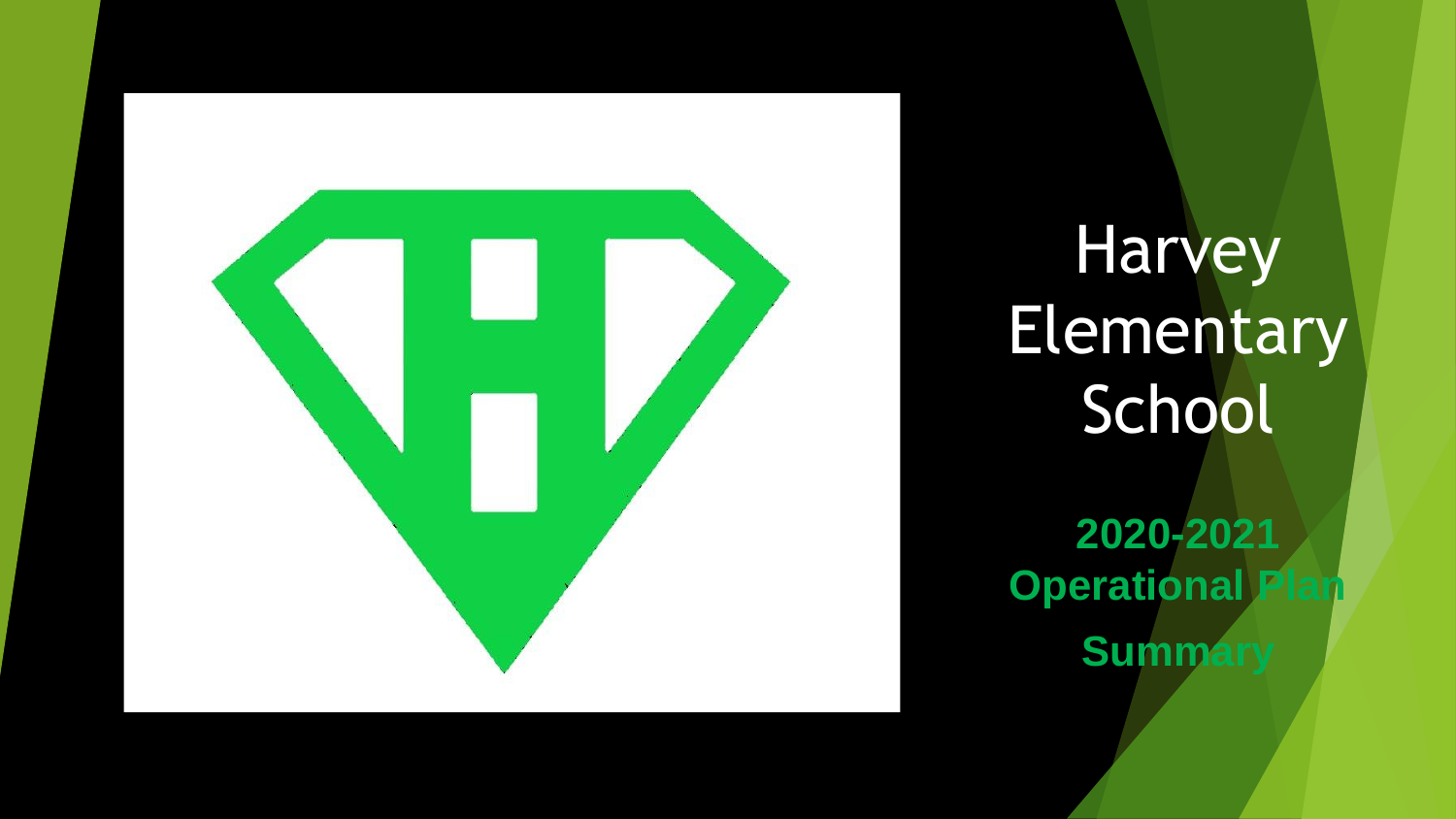## Building Access **Visitors**

 $\sqrt{2}$ 

**Parents/ Caregivers**

Parents/caregivers must make an appointment to enter the school.

All visitors (with the exception of students) will use the main office doors. All visitors will be required answer the Covid 19 questions posted on the door. You are also required to wear a face mask and sanitize hands upon entering the school.

#### **Pick ups**

If picking up your child at 2:00 dismissal, 2:45 dismissal or early, parents must write a note indicating the pickup time and reason for pickup for documentation purposes. When arriving at school parents can call the office (366-2201) or ring the bell at the main office door.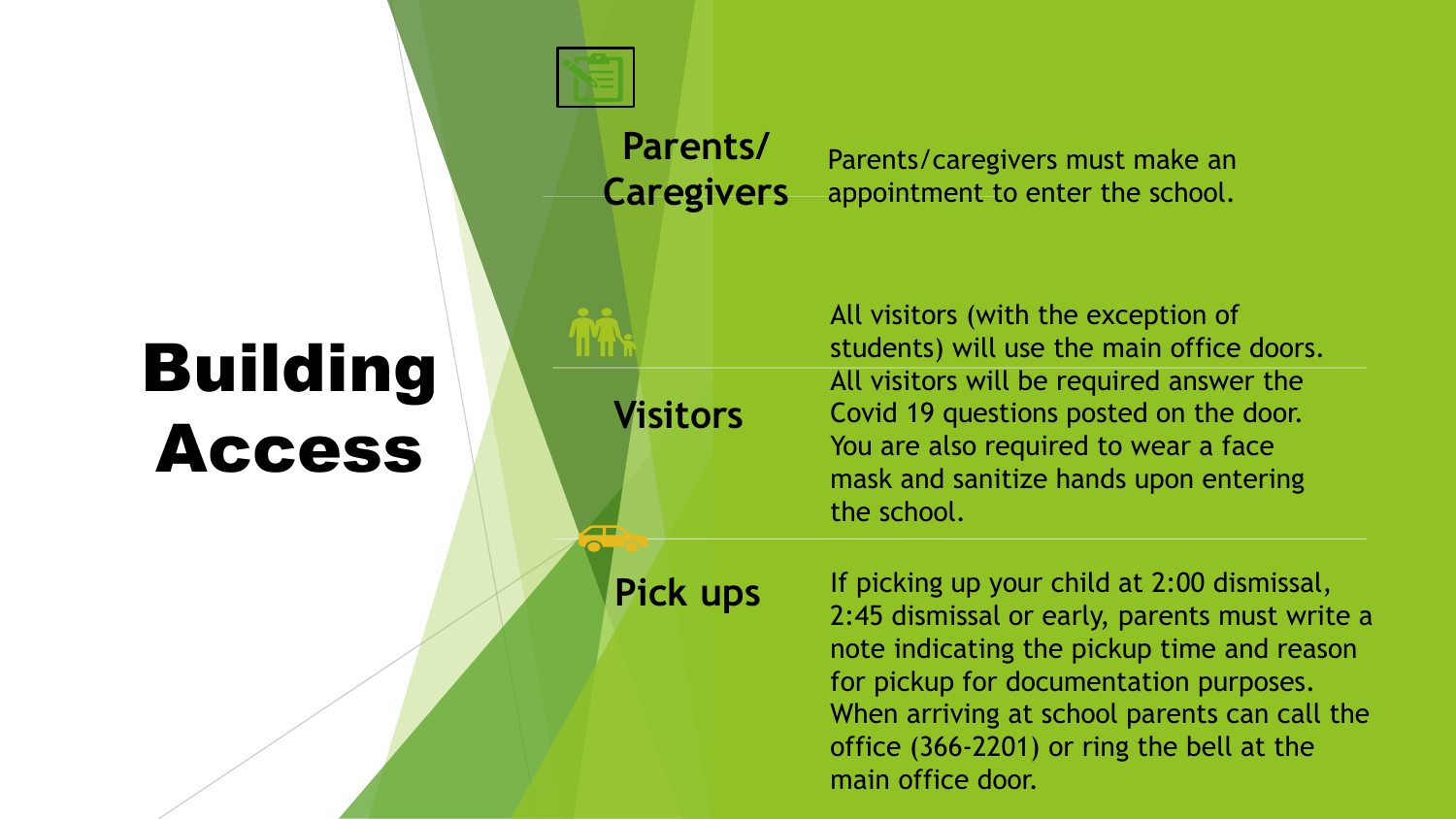

### **Bussing**

- $\triangleright$  K-5 students will sit one per seat, unless with a household member.
- Students are asked to wear their face mask while unloading the buses upon arrival at school and again while loading at 2:45 dismissal time.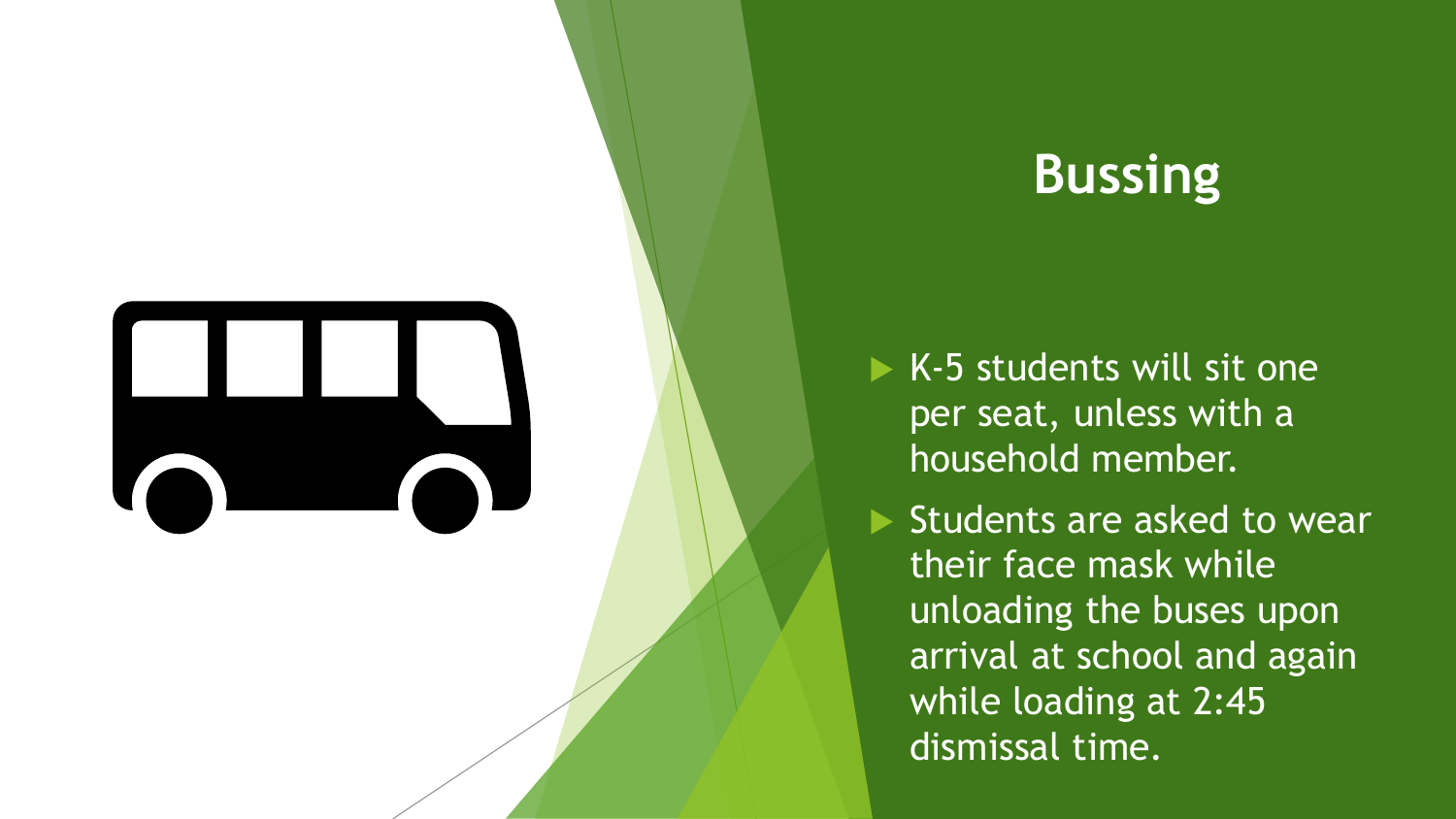### **Arrival**

- Arrival time is between 8:00-8:25
- All students will enter through the main office doors
- $\blacktriangleright$  Late students will enter through the main office doors and the Administrative Assistant will sign them in for the parent/caregiver.
- Students will wear a face mask while entering the school and walk directly to their classroom.
- Students will also wear a face mask when exiting the building at the end of the day.

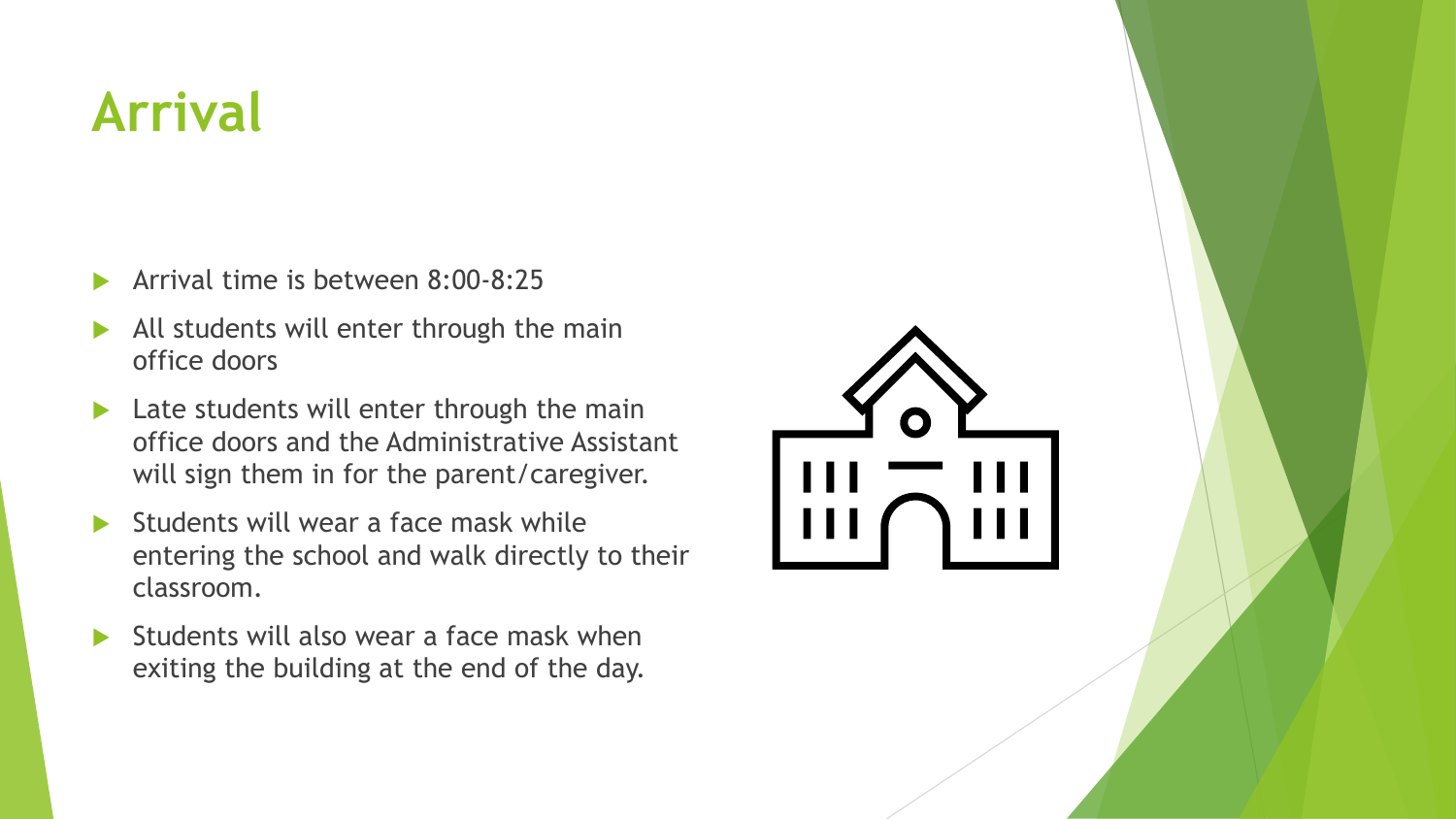Parents dropping students off in the morning:

- If at all possible, please allow the buses to drop the students off first to ensure they are on time for their second bus run.
- $\blacktriangleright$  Students are to be dropped off the main office door.
- Students are to wear a face mask while entering the building and walk directly to their classroom.
- Remember NEVER pass a school bus with lights flashing.

### Drop off **Students**

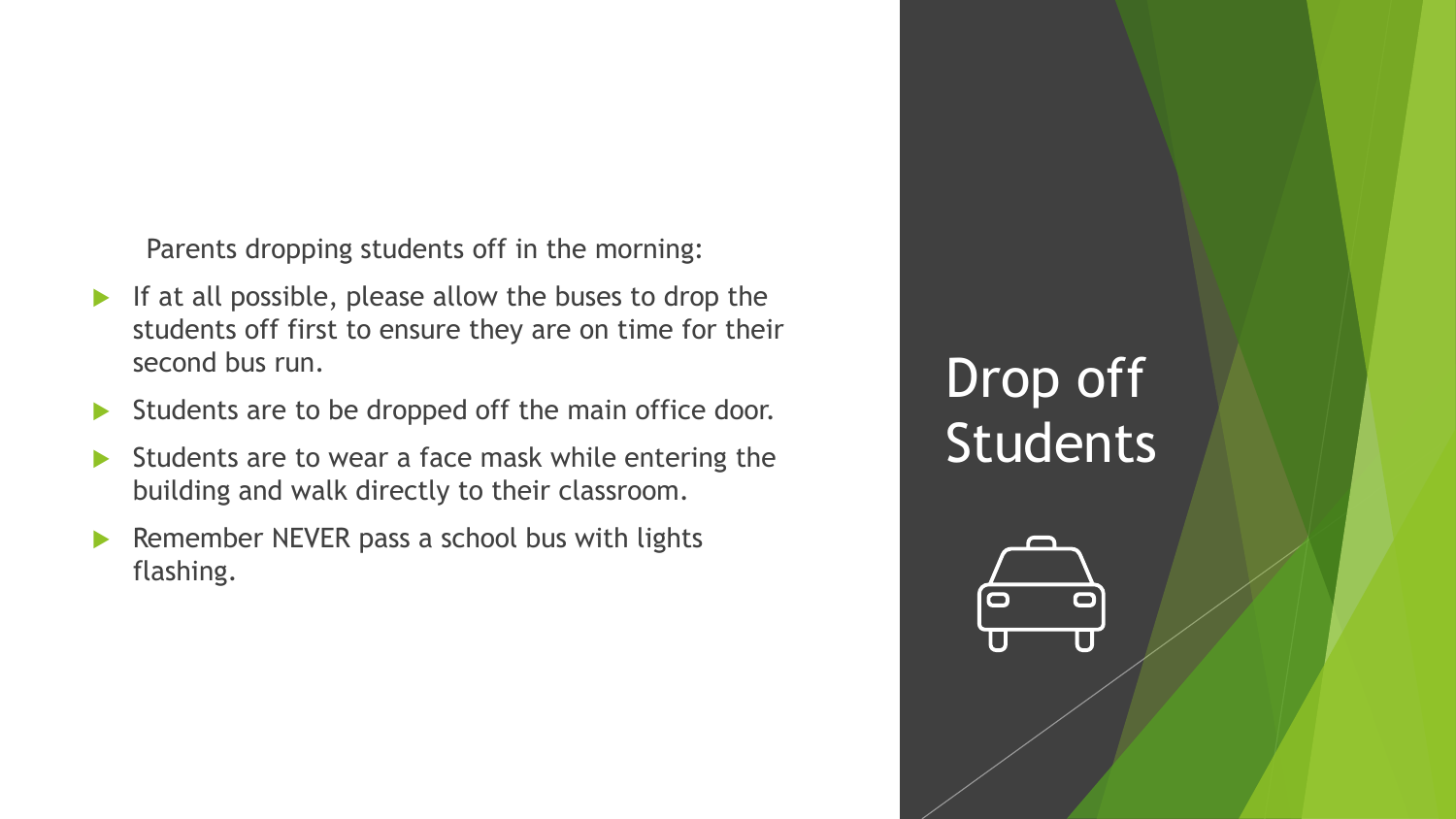### Common Area Procedures



Traffic flow through the hall ways will be controlled and limited. Floor markings help to ensure flow of traffic.



Students will wear a face mask while traveling in the hallways from one room to another.



Each classroom has been provided with a water cooler.



Only one student in the washrooms at one time unless they are with others from the same classroom (bubble). Floor markings help to ensure physical distancing while waiting for the washrooms.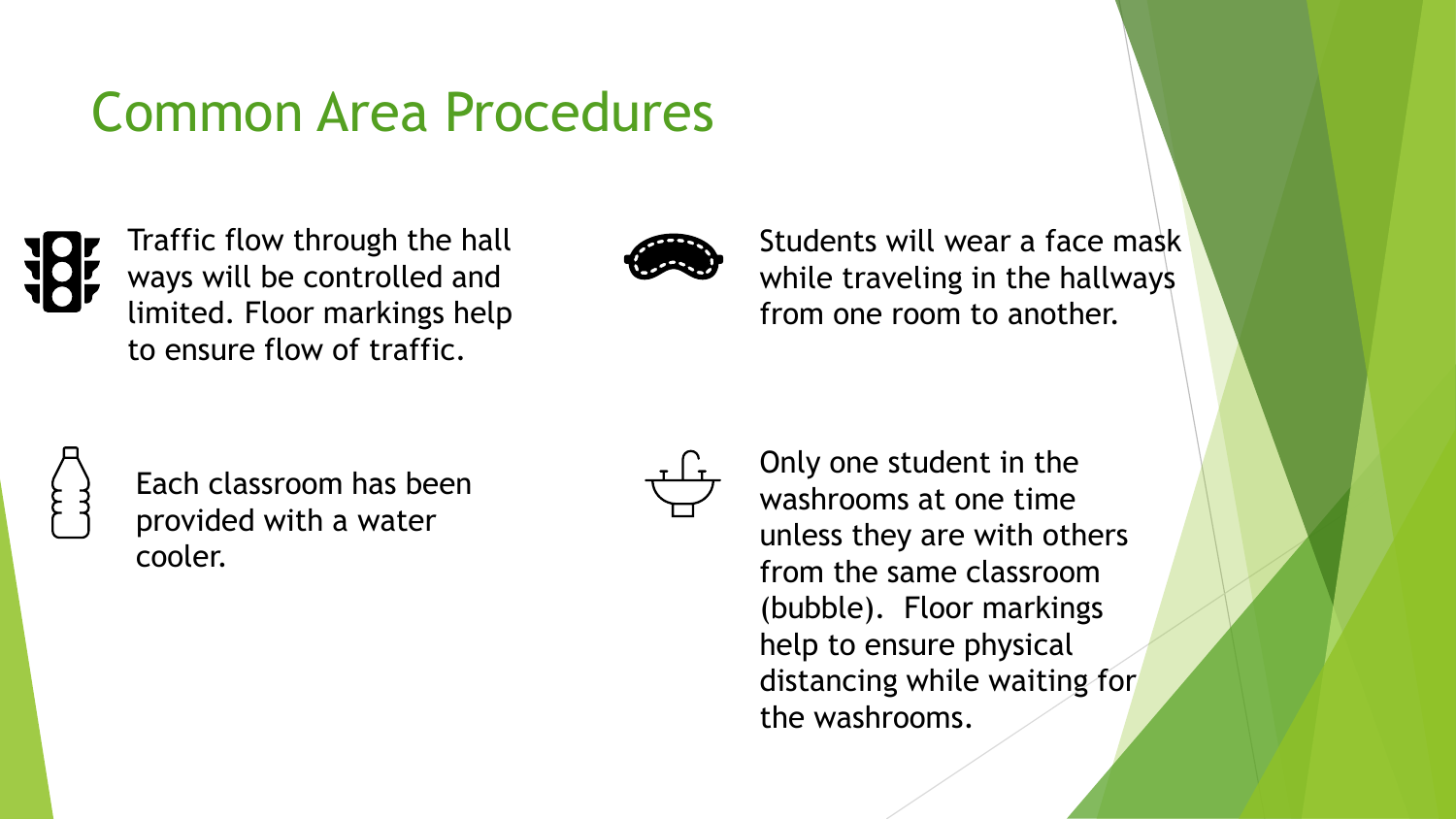# Cleaning Procedures



Washrooms are checked and disinfected multiple times throughout the day.

Desk areas are cleaned daily.

Door frames and handles are cleaned multiple times throughout the day.



Hand-sanitizing stations are at school entrances and in all classrooms.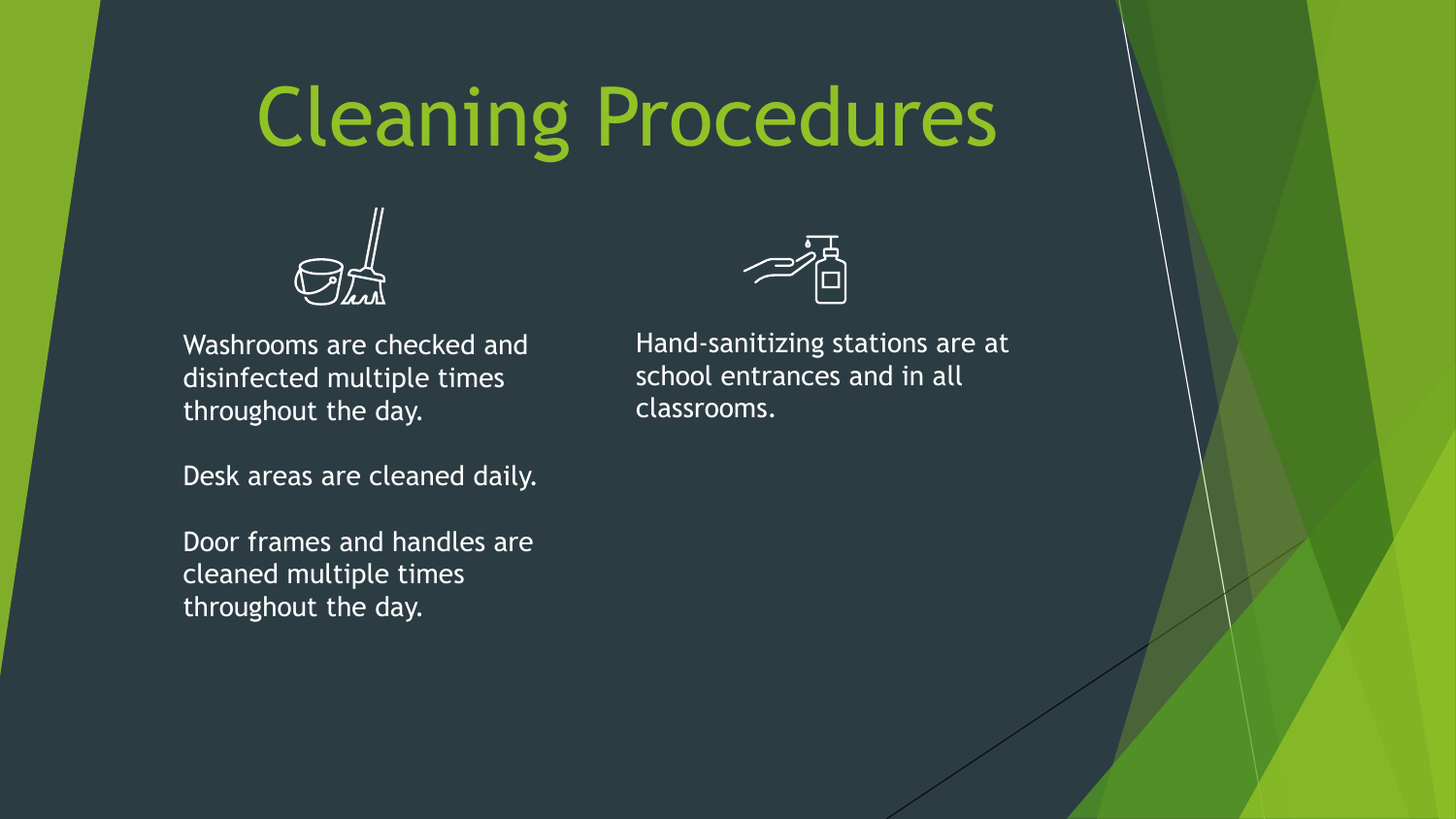

# **Playground**

Each classroom bubble will have a rotational schedule for recess areas.

Totes of outside equipment are kept separate and sterilized daily.

**Face masks are not required** on the playground.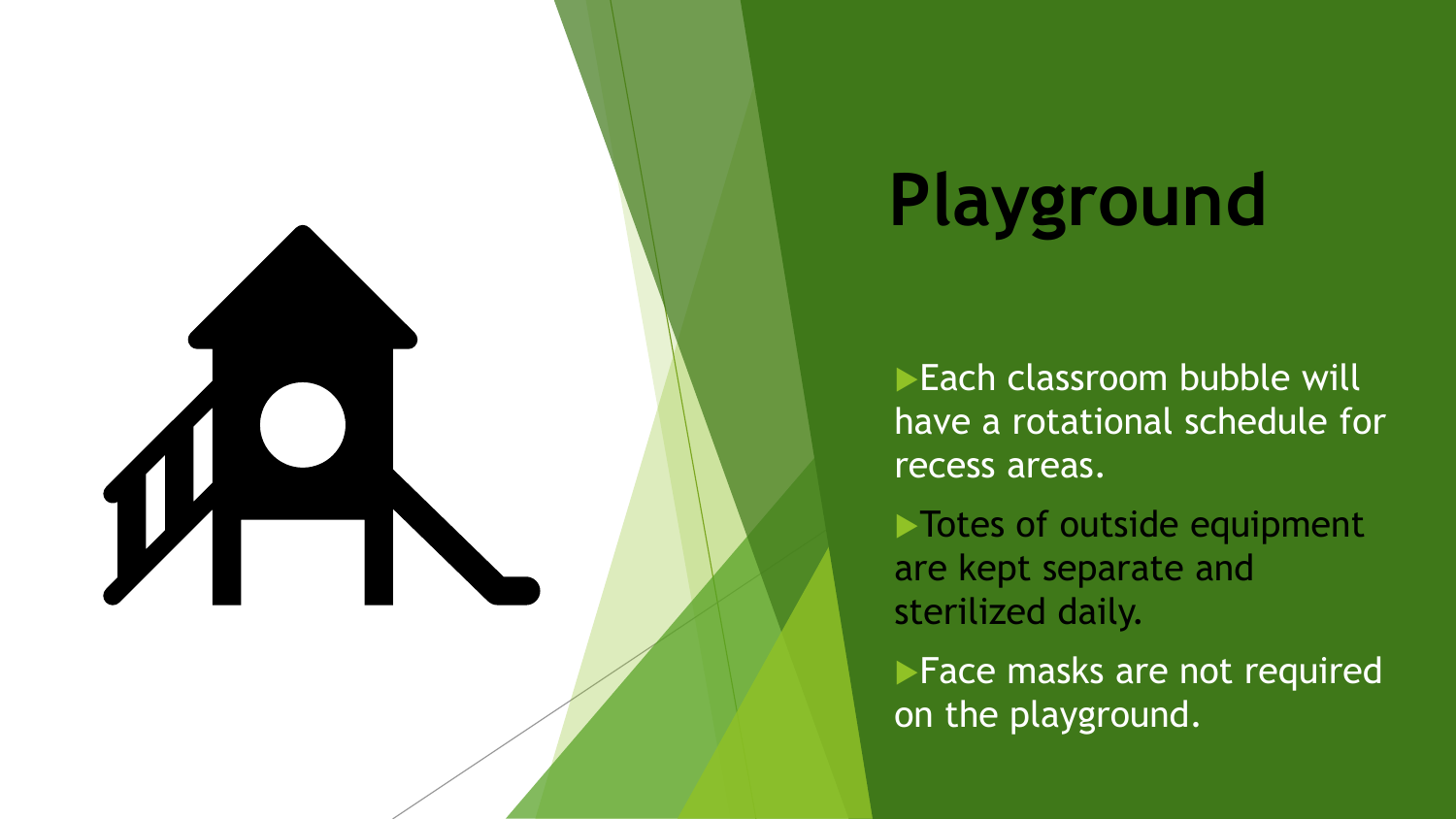# **Daily Parental Responsibilities**



Parents/caregivers will be required to ensure that if their child is not feeling well that their child remains home.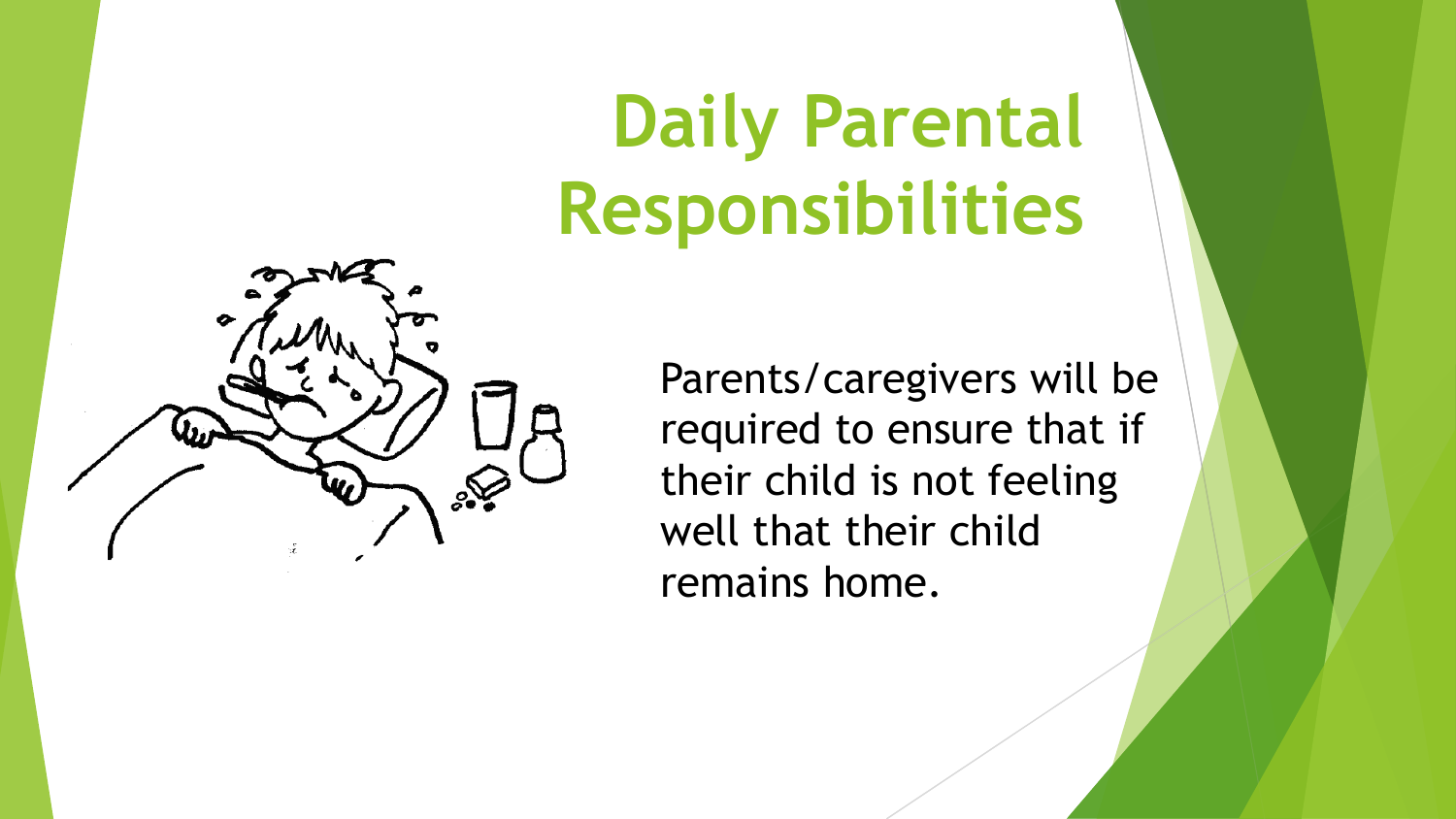# Daily Parental Responsibilities



As per provincial protocol, parents/caregivers will need to have their child tested for COVID 19 when presenting with sufficient symptoms to require testing. Parents/caregivers will be asked to contact 811 if they are unsure if testing is required.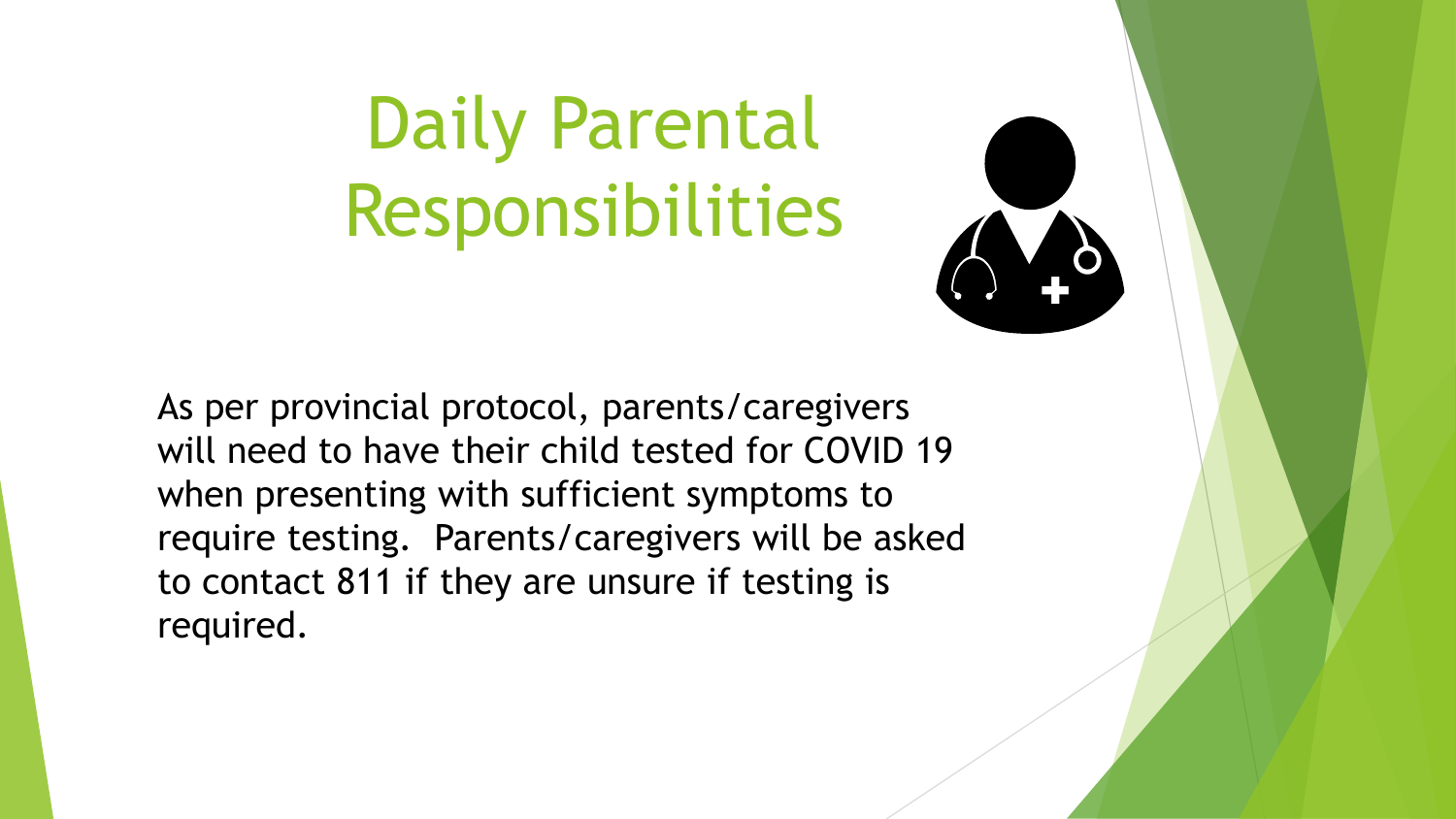### **Visitors**

 $\blacktriangleright$  Members of the public who have an appointment to enter the building will be required to wear a face mask and answer the COVID 19 questions printed on the door prior to entering.

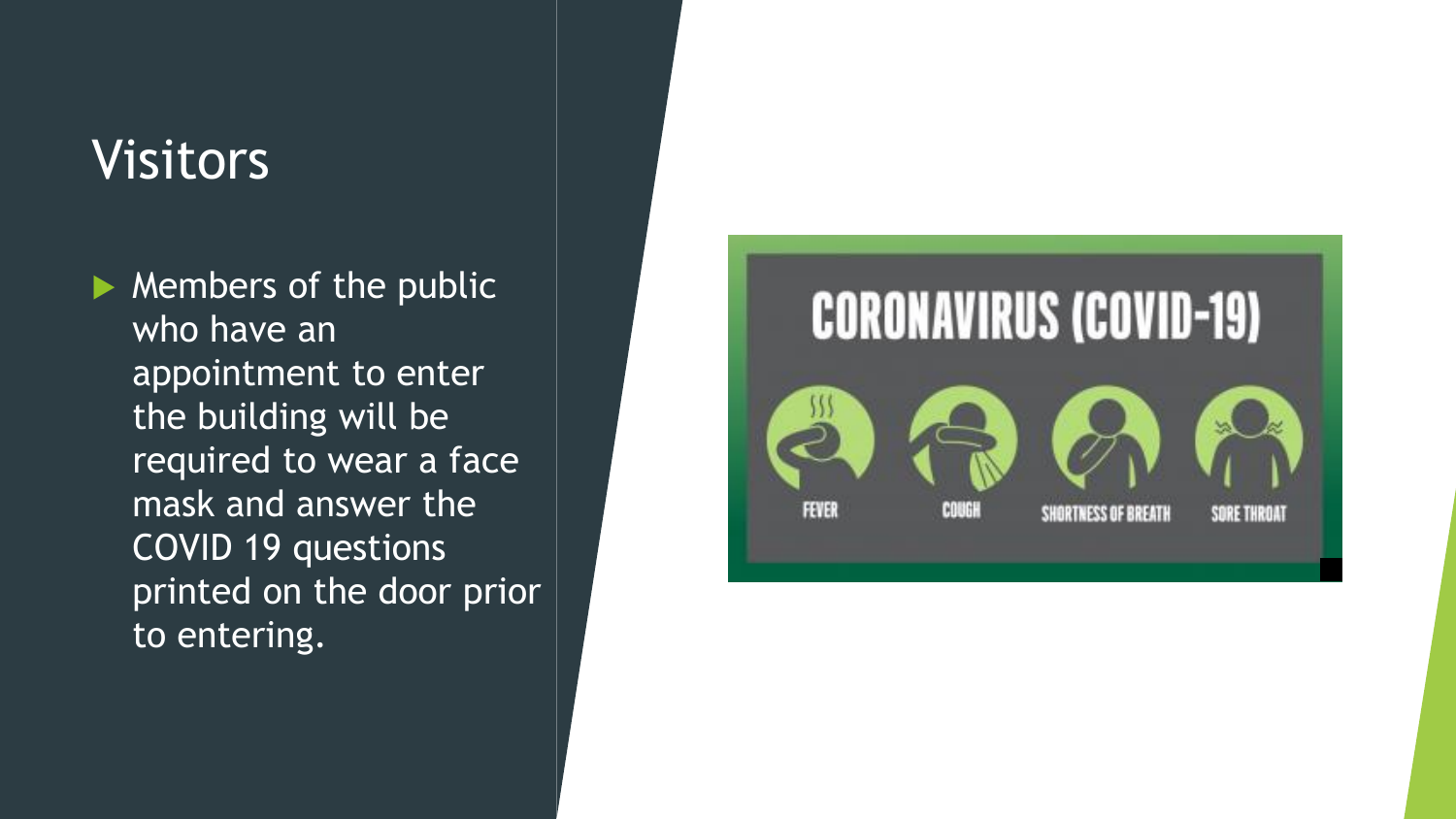

### If My Child Becomes Sick at School

- If students or staff members become ill, they are to report this immediately. Students will immediately move to isolation.
- Students who begin to feel ill will be required to wear a face mask immediately following the onset of symptoms.
- **Parents/caregivers will be notified** to arrange pick up.
- $\blacktriangleright$  Students will be isolated until pick up by parents/caregiver.